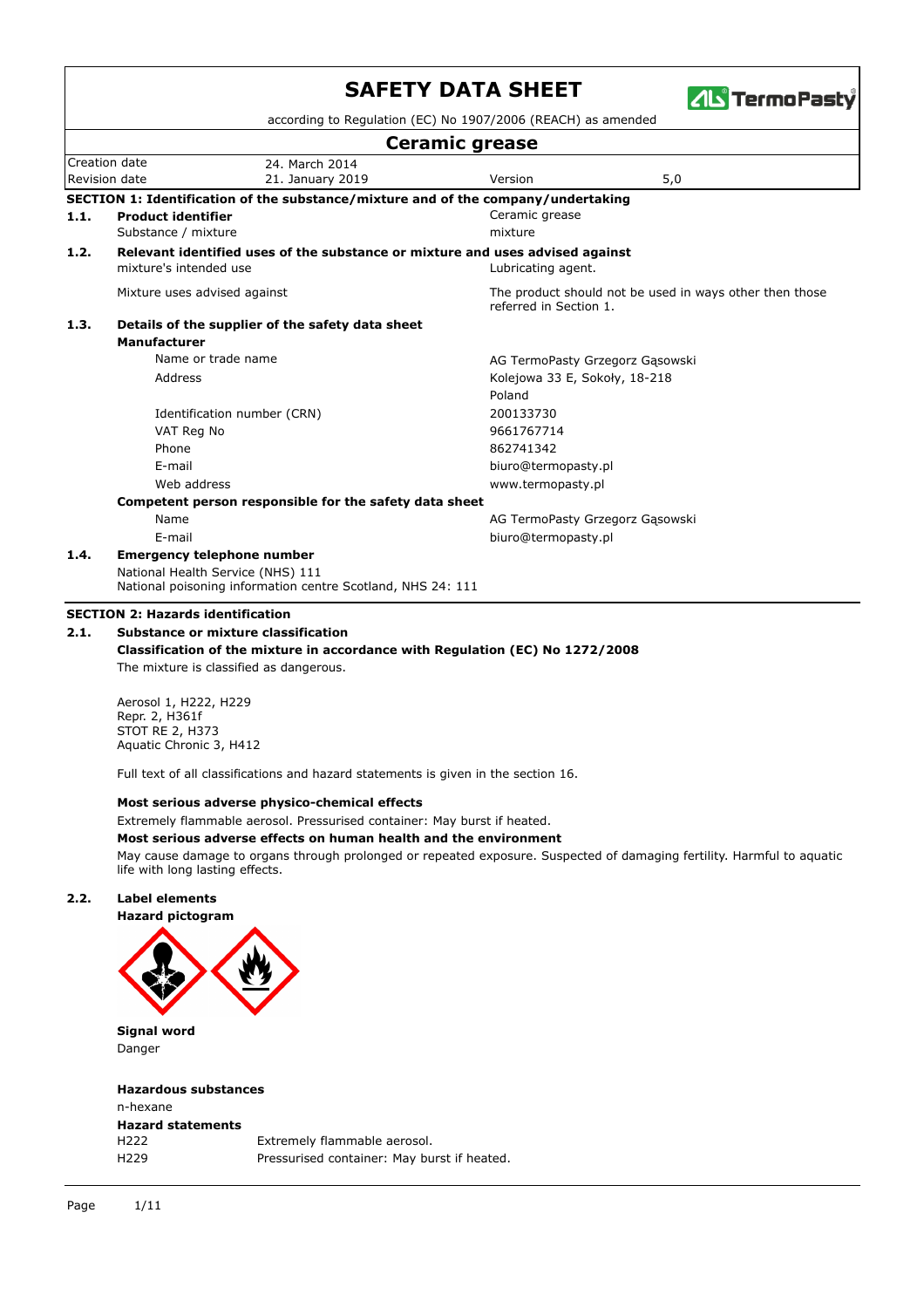

according to Regulation (EC) No 1907/2006 (REACH) as amended

# **Ceramic grease**

| <b>COMMITTE</b> ALCASE                                                                                    |                                                                       |         |     |  |  |  |  |
|-----------------------------------------------------------------------------------------------------------|-----------------------------------------------------------------------|---------|-----|--|--|--|--|
| Creation date                                                                                             | 24. March 2014                                                        |         |     |  |  |  |  |
| Revision date                                                                                             | 21. January 2019                                                      | Version | 5,0 |  |  |  |  |
| H361f                                                                                                     | Suspected of damaging fertility.                                      |         |     |  |  |  |  |
| H373                                                                                                      | May cause damage to organs through prolonged or repeated exposure.    |         |     |  |  |  |  |
| H412                                                                                                      | Harmful to aquatic life with long lasting effects.                    |         |     |  |  |  |  |
| <b>Precautionary statements</b>                                                                           |                                                                       |         |     |  |  |  |  |
| P210<br>Keep away from heat, hot surfaces, sparks, open flames and other ignition sources. No<br>smoking. |                                                                       |         |     |  |  |  |  |
| P211                                                                                                      | Do not spray on an open flame or other ignition source.               |         |     |  |  |  |  |
| P251                                                                                                      | Do not pierce or burn, even after use.                                |         |     |  |  |  |  |
| P260                                                                                                      | Do not breathe gas.                                                   |         |     |  |  |  |  |
| P273                                                                                                      | Avoid release to the environment.                                     |         |     |  |  |  |  |
| P280                                                                                                      | Wear protective gloves.                                               |         |     |  |  |  |  |
| P308+P313                                                                                                 | IF exposed or concerned: Get medical advice/attention.                |         |     |  |  |  |  |
| P410+P412                                                                                                 | Protect from sunlight. Do no expose to temperatures exceeding 122 °F. |         |     |  |  |  |  |

#### **2.3. Other hazards**

Mixture does not contain any substance meet the criteria for PBT or vPvB in accordance with Annex XIII of Regulation (EC) No. 1907/2006 (REACH) as amended.

#### **SECTION 3: Composition/information on ingredients**

#### **3.2. Mixtures**

**Chemical characterization**

Mixture of substances and additives specified below.

**Mixture contains these hazardous substances and substances with the highest permissible concentration in the working environment**

| Identification numbers                                | Substance name | $%$ weight | Content in Classification according to Regulation<br>(EC) No 1272/2008                                                                                                                                             | Note.   |
|-------------------------------------------------------|----------------|------------|--------------------------------------------------------------------------------------------------------------------------------------------------------------------------------------------------------------------|---------|
| Index: 601-003-00-5<br>CAS: 74-98-6<br>EC: 200-827-9  | propane        | 30         | Flam. Gas 1, H220                                                                                                                                                                                                  | 2       |
| Index: 601-004-00-0<br>CAS: 106-97-8<br>EC: 203-448-7 | butane         | 28,5       | Flam. Gas 1, H220                                                                                                                                                                                                  | 1, 2, 4 |
| Index: 601-037-00-0<br>CAS: 110-54-3<br>EC: 203-777-6 | n-hexane       | $2,6-13$   | Flam. Lig. 2, H225<br>Asp. Tox. 1, H304<br>Skin Irrit. 2, H315<br>STOT SE 3, H336<br>Repr. 2, H361f<br>STOT RE 2, H373<br>Aquatic Chronic 2, H411<br>Specific concentration limit:<br>STOT RE 2, H373: $C \ge 5$ % | 3       |
| Index: 601-017-00-1<br>CAS: 110-82-7<br>EC: 203-806-2 | cyclohexane    | < 0.65     | Flam. Lig. 2, H225<br>Asp. Tox. 1, H304<br>Skin Irrit. 2, H315<br>STOT SE 3, H336<br>Aquatic Acute 1, H400<br>Aquatic Chronic 1, H410                                                                              | 3, 4    |

**Notes**

- 1 Note C: Some organic substances may be marketed either in a specific isomeric form or as a mixture of several isomers. In this case the supplier must state on the label whether the substance is a specific isomer or a mixture of isomers.
- 2 Note U (Table 3): When put on the market gases have to be classified as "Gases under pressure", in one of the groups compressed gas, liquefied gas, refrigerated liquefied gas or dissolved gas. The group depends on the physical state in which the gas is packaged and therefore has to be assigned case by case. The following codes are assigned:

Press. Gas (Comp.) Press. Gas (Liq.) Press. Gas (Ref. Liq.) Press. Gas (Diss.)

Aerosols shall not be classified as gases under pressure (See Annex I, Part 2, Section 2.3.2.1, Note 2).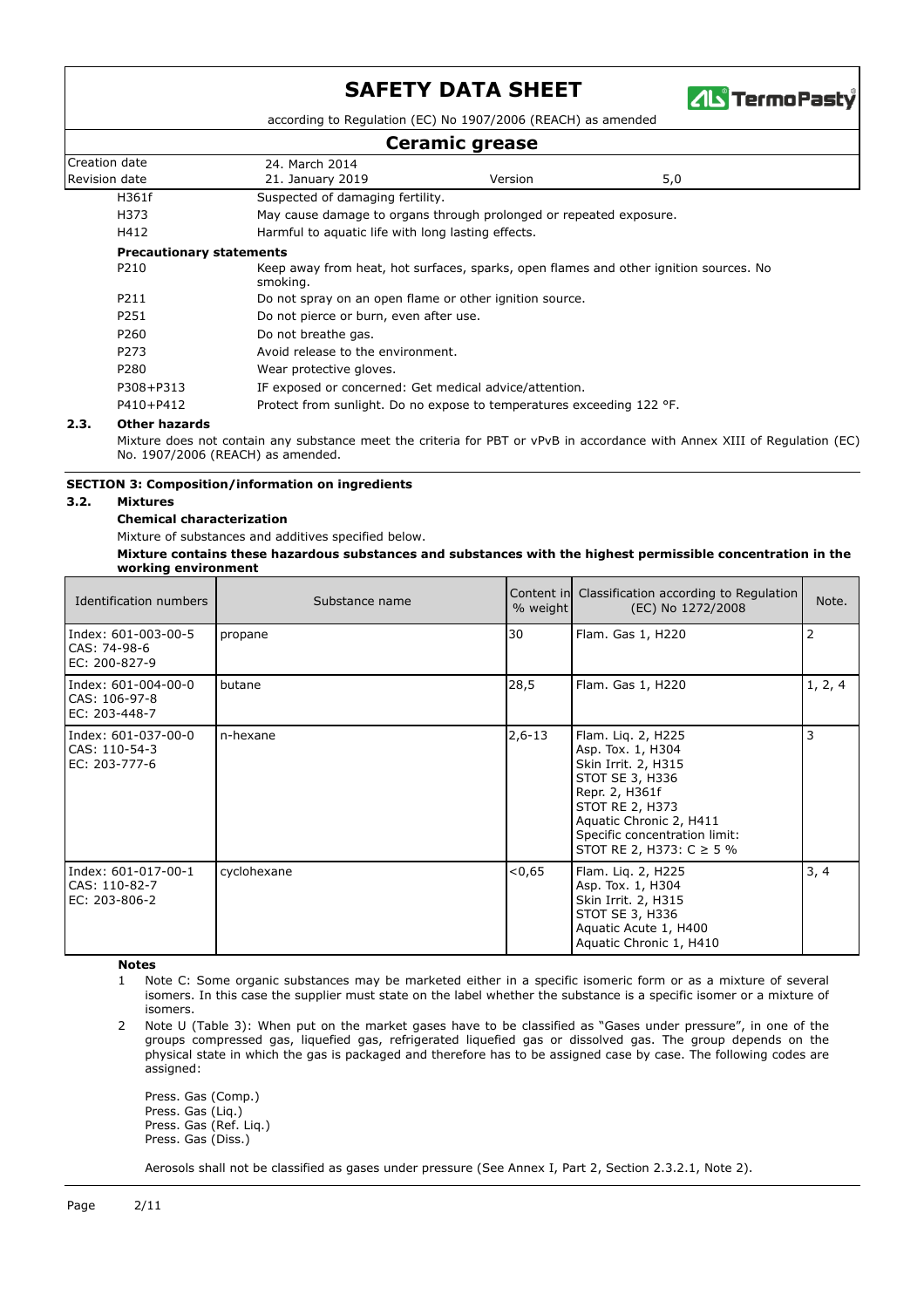

according to Regulation (EC) No 1907/2006 (REACH) as amended

### **Ceramic grease**

Creation date 24. March 2014

Revision date **21. January 2019** Version **Version** 3,0

3 Substance for which exposure limits of Community for working environment exist.

4 The use of the substance is restricted by Annex XVII of REACH Regulation

Full text of all classifications and hazard statements is given in the section 16.

### **SECTION 4: First aid measures**

#### **4.1. Description of first aid measures**

If any health problems are manifested or if in doubt, inform a doctor and show him information from this safety data sheet. **Inhalation**

Terminate the exposure immediately; move the affected person to fresh air. Protect the person against growing cold. Provide medical treatment if irritation, dyspnoea or other symptoms persist.

#### **Skin contact**

Remove contaminated clothes. Wash the affected area with plenty of water, lukewarm if possible.

#### **Eye contact**

Rinse eyes immediately with a flow of running water, open the eyelids (also using force if needed); remove contact lenses immediately if worn by the affected person. Rinsing should continue at least for 10 minutes.

# **Ingestion**

Unlikely.

#### **4.2. Most important symptoms and effects, both acute and delayed**

**Inhalation** Cough, headache. **Skin contact** Not expected. **Eye contact** When intruding eyes, it can evoke irritation. **Ingestion** Irritation, nausea.

**4.3. Indication of any immediate medical attention and special treatment needed**

Symptomatic treatment.

#### **SECTION 5: Firefighting measures**

#### **5.1. Extinguishing media**

#### **Suitable extinguishing media**

Alcohol-resistant foam, carbon dioxide, powder, water spray jet, water mist.

**Unsuitable extinguishing media**

Water - full jet.

#### **5.2. Special hazards arising from the substance or mixture**

In the event of fire, carbon monoxide, carbon dioxide and other toxic gases may arise. Inhalation of hazardous degradation (pyrolysis) products may cause serious health damage.

#### **5.3. Advice for firefighters**

Use a self-contained breathing apparatus and full-body protective clothing. Self-Contained Breathing Apparatus (SCBA) with a chemical protection suit only where personal (close) contact is likely. Closed containers with the product near the fire should be cooled with water. Do not allow run-off of contaminated fire extinguishing material to enter drains or surface and ground water.

#### **SECTION 6: Accidental release measures**

#### **6.1. Personal precautions, protective equipment and emergency procedures**

Provide sufficient ventilation. Extremely flammable aerosol. Pressurised container: May burst if heated. Remove all ignition sources. Use personal protective equipment for work. Follow the instructions in the Sections 7 and 8. Do not inhale gases and vapours.

#### **6.2. Environmental precautions**

Prevent contamination of the soil and entering surface or ground water.

# **6.3. Methods and material for containment and cleaning up**

Ventilate the room. In the event of leakage of the substantial amount of the product, inform fire brigade and other competent bodies. After removal of the product, wash the contaminated site with plenty of water.

#### **6.4. Reference to other sections** See the Section 7, 8 and 13.

Page 3/11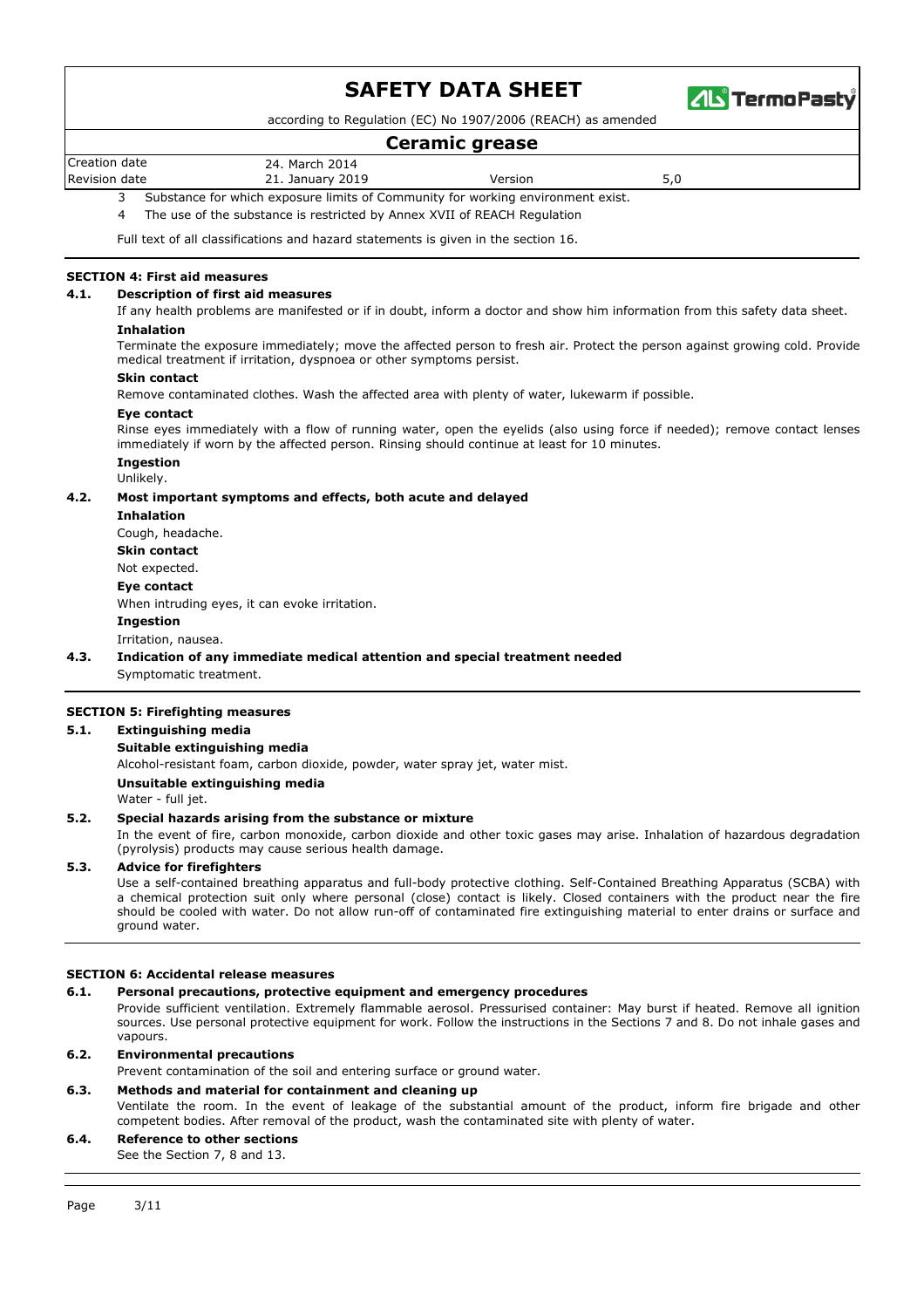

according to Regulation (EC) No 1907/2006 (REACH) as amended

### **Ceramic grease**

| Creation date    | March 2014<br>24. |         |     |
|------------------|-------------------|---------|-----|
| Revision<br>date | 21. January 2019  | Version | - - |
|                  |                   |         |     |

### **SECTION 7: Handling and storage**

#### **7.1. Precautions for safe handling**

Prevent formation of gases and vapours in flammable or explosive concentrations and concentrations exceeding the occupational exposure limits. The product should be used only in the areas where it is not in contact with open fire and other ignition sources. Use non-sparking tools. Use of antistatic clothes and footwear is recommended. Do not inhale gases and vapours. No smoking. Protect against direct sunlight. Do not pierce or burn, even after use. Obtain special instructions before use. Do not handle until all safety precautions have been read and understood. Use personal protective equipment as per Section 8. Observe valid legal regulations on safety and health protection. Avoid release to the environment.

#### **7.2. Conditions for safe storage, including any incompatibilities**

Store in tightly closed containers in cold, dry and well ventilated areas designated for this purpose. Store locked up. Protect from sunlight. Do not expose to temperatures exceeding 50 °C.

# **7.3. Specific end use(s)**

not available

#### **SECTION 8: Exposure controls/personal protection**

#### **8.1. Control parameters**

The mixture contains substances for which occupational exposure limits are set.

#### **European Union**

| Substance name (component)  | Type       | Time of<br>exposure | Value                 | <b>Note</b> | Source    |  |
|-----------------------------|------------|---------------------|-----------------------|-------------|-----------|--|
| n-hexane (CAS: 110-54-3)    | <b>OEL</b> | 8 hours             | 72 mg/m $3$           |             | EU limits |  |
|                             | <b>OEL</b> | 8 hours             | 20 ppm                |             |           |  |
| cyclohexane (CAS: 110-82-7) | <b>OEL</b> | 8 hours             | 700 mg/m <sup>3</sup> |             | EU limits |  |
|                             | OEL        | 8 hours             | $200$ ppm             |             |           |  |

#### **United Kingdom of Great Britain and Northern Ireland**

| Substance name (component)  | Type | Time of<br>exposure | Value                   | <b>Note</b> | Source     |  |
|-----------------------------|------|---------------------|-------------------------|-------------|------------|--|
|                             | WEL  | 8 hours             | 1450 mg/m <sup>3</sup>  |             |            |  |
|                             | WEL  | 15 minutes          | $1810 \; \text{mg/m}^3$ |             |            |  |
| butane (CAS: 106-97-8)      | WEL  | 8 hours             | $600$ ppm               |             | <b>GBR</b> |  |
|                             | WEL  | 15 minutes          | 750 ppm                 |             |            |  |
|                             | WEL  | 8 hours             | 72 mg/m $3$             |             | <b>GBR</b> |  |
| n-hexane (CAS: 110-54-3)    | WEL  | 8 hours             | 20 ppm                  |             |            |  |
|                             | WEL  | 8 hours             | $350 \text{ mg/m}^3$    |             |            |  |
| cyclohexane (CAS: 110-82-7) | WEL  | 15 minutes          | 1050 mg/m <sup>3</sup>  |             |            |  |
|                             | WEL  | 8 hours             | $100$ ppm               |             | <b>GBR</b> |  |
|                             | WEL  | 15 minutes          | 300 ppm                 |             |            |  |

#### **8.2. Exposure controls**

Follow the usual measures intended for health protection at work and especially for good ventilation. This can be achieved only by local suction or efficient general ventilation. Do not eat, drink and smoke during work. Wash your hands thoroughly with water and soap after work and before breaks for a meal and rest.

#### **Eye/face protection**

It is not needed

#### **Skin protection**

Hand protection: Protective gloves resistant to the product. Contaminated skin should be washed thoroughly.

#### **Respiratory protection**

Halfmask with a filter against organic vapours or a self-contained breathing apparatus as appropriate if exposure limit values of substances are exceeded or in a poorly ventilated environment.

#### **Thermal hazard**

Not available.

#### **Environmental exposure controls**

Observe usual measures for protection of the environment, see Section 6.2.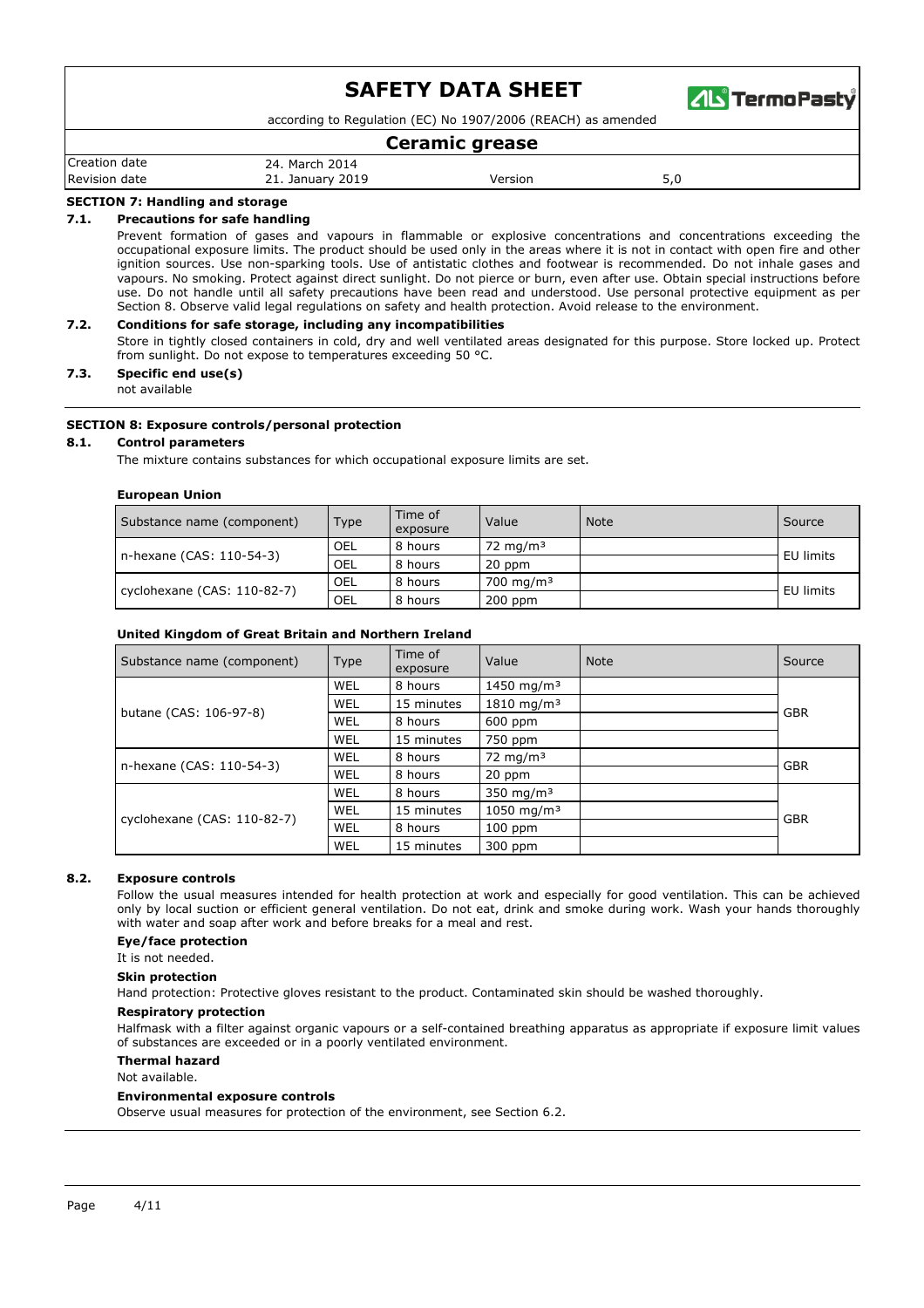

according to Regulation (EC) No 1907/2006 (REACH) as amended

|      | <b>Ceramic grease</b>        |                                                       |                              |     |  |  |  |  |
|------|------------------------------|-------------------------------------------------------|------------------------------|-----|--|--|--|--|
|      | Creation date                | 24. March 2014                                        |                              |     |  |  |  |  |
|      | Revision date                | 21. January 2019                                      | Version                      | 5,0 |  |  |  |  |
|      |                              | <b>SECTION 9: Physical and chemical properties</b>    |                              |     |  |  |  |  |
| 9.1. |                              | Information on basic physical and chemical properties |                              |     |  |  |  |  |
|      | Appearance                   |                                                       | paste                        |     |  |  |  |  |
|      | Physical state               |                                                       | gas at 20°C                  |     |  |  |  |  |
|      | color                        |                                                       | white                        |     |  |  |  |  |
|      | Odour                        |                                                       | without fragrance            |     |  |  |  |  |
|      | Odour threshold              |                                                       | data not available           |     |  |  |  |  |
|      | pH                           |                                                       | data not available           |     |  |  |  |  |
|      | Melting point/freezing point |                                                       | data not available           |     |  |  |  |  |
|      |                              | Initial boiling point and boiling range               | data not available           |     |  |  |  |  |
|      | Flash point                  |                                                       | data not available           |     |  |  |  |  |
|      | Evaporation rate             |                                                       | non-applicable               |     |  |  |  |  |
|      | Flammability (solid, gas)    |                                                       | Extremely flammable aerosol. |     |  |  |  |  |
|      |                              | Upper/lower flammability or explosive limits          |                              |     |  |  |  |  |
|      | flammability limits          |                                                       | data not available           |     |  |  |  |  |
|      | explosive limits             |                                                       | data not available           |     |  |  |  |  |
|      | Vapour pressure              |                                                       | data not available           |     |  |  |  |  |
|      | Vapour density               |                                                       | data not available           |     |  |  |  |  |
|      | Relative density             |                                                       | data not available           |     |  |  |  |  |
|      | Solubility(ies)              |                                                       |                              |     |  |  |  |  |
|      | solubility in water          |                                                       | not available                |     |  |  |  |  |
|      | solubility in fats           |                                                       | not available                |     |  |  |  |  |
|      |                              | Partition coefficient: n-octanol/water                | data not available           |     |  |  |  |  |
|      | Auto-ignition temperature    |                                                       | data not available           |     |  |  |  |  |
|      | Decomposition temperature    |                                                       | data not available           |     |  |  |  |  |
|      | Viscosity                    |                                                       | data not available           |     |  |  |  |  |
|      | Explosive properties         |                                                       | data not available           |     |  |  |  |  |
|      | Oxidising properties         |                                                       | data not available           |     |  |  |  |  |
| 9.2. | <b>Other information</b>     |                                                       |                              |     |  |  |  |  |
|      | Density                      |                                                       | data not available           |     |  |  |  |  |
|      | ignition temperature         |                                                       | data not available           |     |  |  |  |  |

| 10.1. | Reactivity                                                                                                                                                                      |
|-------|---------------------------------------------------------------------------------------------------------------------------------------------------------------------------------|
|       | not available                                                                                                                                                                   |
| 10.2. | <b>Chemical stability</b>                                                                                                                                                       |
|       | The product is stable under normal conditions.                                                                                                                                  |
| 10.3. | <b>Possibility of hazardous reactions</b>                                                                                                                                       |
|       | Unknown.                                                                                                                                                                        |
| 10.4. | <b>Conditions to avoid</b>                                                                                                                                                      |
|       | The product is stable and no degradation occurs under normal use. Protect against flames, sparks, overheating and against<br>frost. Pressurised container: May burst if heated. |
| 10.5. | Incompatible materials                                                                                                                                                          |
|       | Protect against strong acids, bases and oxidizing agents.                                                                                                                       |
| 10.6. | <b>Hazardous decomposition products</b>                                                                                                                                         |
|       | Not developed under normal uses. Dangerous outcomes such as carbon monoxide and carbon dioxide are formed at high<br>temperature and in fire.                                   |

# **SECTION 11: Toxicological information**

# **11.1. Information on toxicological effects**

No toxicological data is available for the mixture.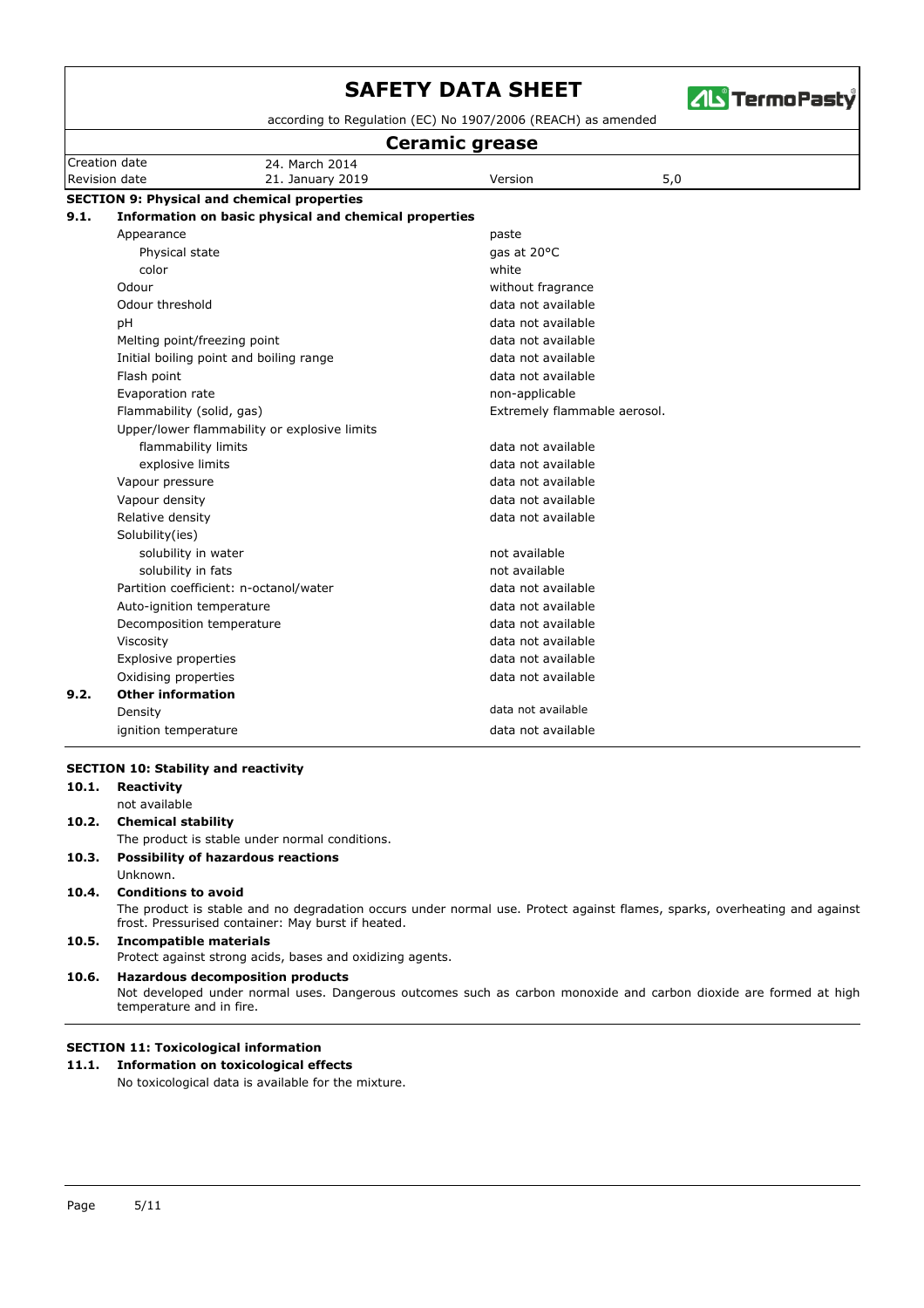

according to Regulation (EC) No 1907/2006 (REACH) as amended

### **Ceramic grease**

| Creation<br>date | 2014<br>24.<br>March          |         |     |
|------------------|-------------------------------|---------|-----|
| Revision<br>date | 2019<br>Januarv<br>ᅀᄔ<br>____ | Version | ں ر |
|                  |                               |         |     |

### **Acute toxicity**

Based on available data the classification criteria are not met.

#### cyclohexane

| Route of exposure | Parameter        | Value        | Time of<br>exposure | <b>Species</b>             | <b>Sex</b> |
|-------------------|------------------|--------------|---------------------|----------------------------|------------|
| Oral              | LD <sub>50</sub> | 12000 mg/kg  |                     | Rat (Rattus<br>norvegicus) |            |
| Dermal            | LD <sub>50</sub> | >18000 mg/kg |                     | Rabbit                     |            |

#### n-hexane

| Route of exposure | Parameter | Value       | Time of<br>exposure | <b>Species</b>             | <b>Sex</b> |
|-------------------|-----------|-------------|---------------------|----------------------------|------------|
| <b>Oral</b>       | LD50      | 28700 mg/kg |                     | Rat (Rattus<br>norvegicus) |            |
| Dermal            | LD50      | 3295 mg/kg  |                     | Rabbit                     |            |

#### **Skin corrosion/irritation**

Based on available data the classification criteria are not met.

#### **Serious eye damage/irritation**

Based on available data the classification criteria are not met.

#### **Respiratory or skin sensitisation**

Based on available data the classification criteria are not met.

#### **Germ cell mutagenicity**

Based on available data the classification criteria are not met.

#### **Carcinogenicity**

Based on available data the classification criteria are not met.

### **Reproductive toxicity**

Suspected of damaging fertility.

### **Toxicity for specific target organ - single exposure**

Based on available data the classification criteria are not met.

#### **Toxicity for specific target organ - repeated exposure**

May cause damage to organs through prolonged or repeated exposure.

#### **Aspiration hazard**

Inhalation of solvent vapors above values exceeding exposure limits for working environment may result in acute inhalation poisoning, depending on the level of concentration and exposure time. Based on available data the classification criteria are not met.

#### **SECTION 12: Ecological information**

#### **12.1. Toxicity**

#### **Acute toxicity**

Harmful to aquatic life with long lasting effects.

#### n-hexane

| Parameter        | Value      | Time of exposure | <b>Species</b>                   | Environment |
|------------------|------------|------------------|----------------------------------|-------------|
| LC <sub>50</sub> | 3900 mg/ml | 48 hour          | Invertebrates (Daphnia<br>magna) |             |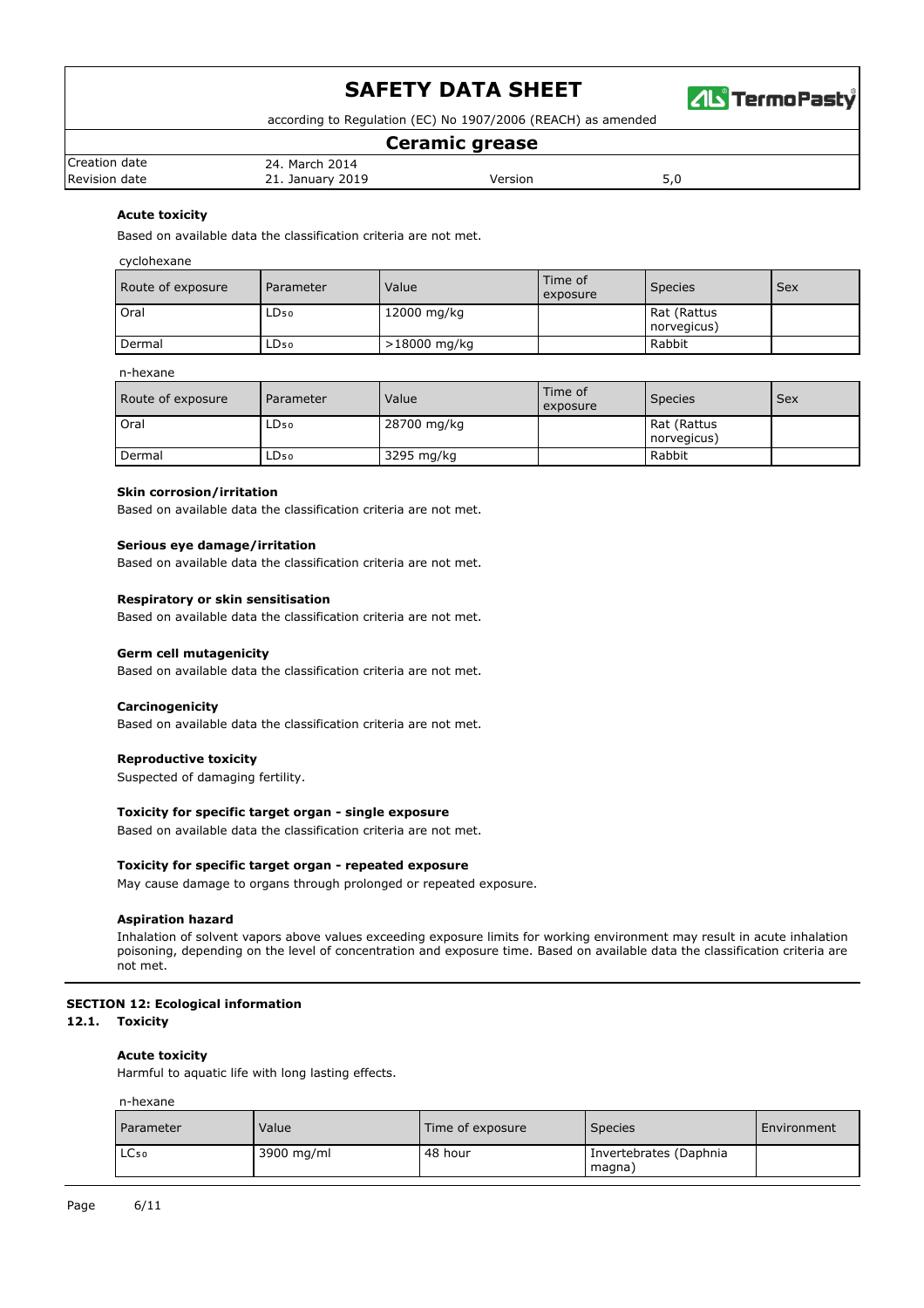

according to Regulation (EC) No 1907/2006 (REACH) as amended

# **Ceramic grease**

| Creation date        |  |  |
|----------------------|--|--|
| <b>Revision date</b> |  |  |

Revision date 21. January 2019 Version 5,0

n-hexane

| n-nexane         |                 |                  |                                                                        |             |
|------------------|-----------------|------------------|------------------------------------------------------------------------|-------------|
| <b>Parameter</b> | Value           | Time of exposure | <b>Species</b>                                                         | Environment |
| <b>NOEL</b>      | 30000 mg/ml     | 72 hour          | Algae and other aquatic<br>plants (Pseudokirchneriella<br>subcapitata) |             |
| LC <sub>50</sub> | $>1000 \mu q/l$ | 48 hour          | Fishes                                                                 |             |

# **12.2. Persistence and degradability**

Not available.

# **12.3. Bioaccumulative potential**

Not available.

**12.4. Mobility in soil**

#### Not available. **12.5. Results of PBT and vPvB assessment**

24. March 2014

Product does not contain any substance meeting the criteria for PBT or vPvB in accordance with the Annex XIII of Regulation (EC) No 1907/2006 (REACH) as amended.

#### **12.6. Other adverse effects**

Not available.

#### **SECTION 13: Disposal considerations**

### **13.1. Waste treatment methods**

Hazard of environmental contamination; dispose of the waste in accordance with the local and/or national regulations. Proceed in accordance with valid regulations on waste disposal. Any unused product and contaminated packaging should be put in labelled containers for waste collection and submitted for disposal to a person authorised for waste removal (a specialized company) that is entitled for such activity. Do not empty unused product in drainage systems. The product must not be disposed of with municipal waste. Empty containers may be used at waste incinerators to produce energy or deposited in a dump with appropriate classification. Perfectly cleaned containers can be submitted for recycling.

#### **Waste management legislation**

Directive 2008/98/EC of the European Parliament and of the Council of 19 November 2008 on waste, as amended. Decision 2000/532/EC establishing a list of wastes, as amended.

#### **Waste type code**

08 02 99 wastes not otherwise specified

#### **Packaging waste type code**

15 01 11 metallic packaging containing a dangerous solid porous matrix (for example asbestos), including empty pressure containers

#### **SECTION 14: Transport information**

**14.1. UN number**

- UN 1950
- **14.2. UN proper shipping name** AEROSOLS
- **14.3. Transport hazard class(es)** 2 Gases
- **14.4. Packing group** not available
- **14.5. Environmental hazards**
- not available
- **14.6. Special precautions for user**
	- Reference in the Sections 4 to 8.
- **14.7. Transport in bulk according to Annex II of Marpol and the IBC Code** not available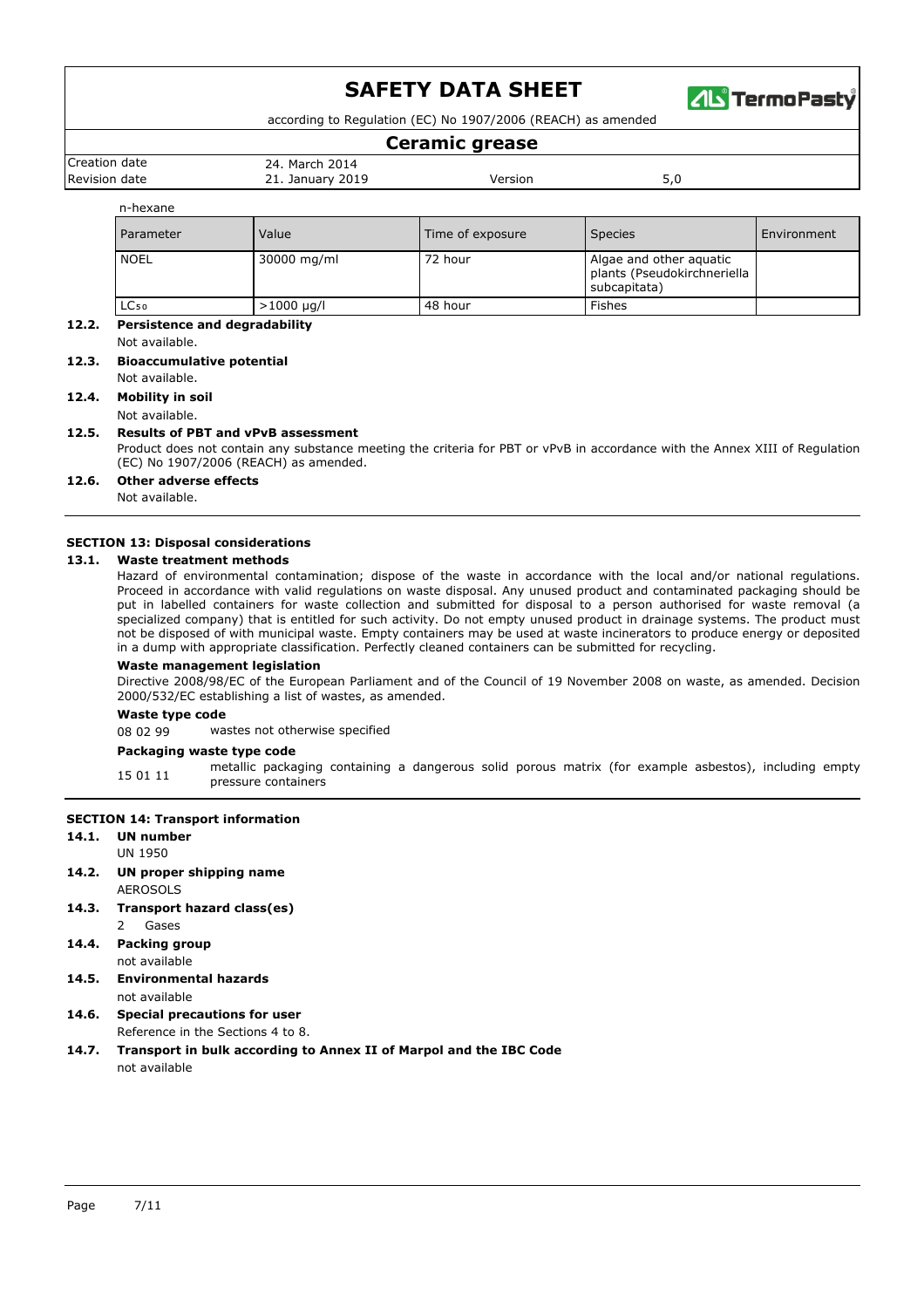

according to Regulation (EC) No 1907/2006 (REACH) as amended



### **SECTION 15: Regulatory information**

#### **15.1. Safety, health and environmental regulations/legislation specific for the substance or mixture**

Regulation (EC) No. 1907/2006 of the European Parliament and of the Council of 18th December 2006 concerning the Registration, Evaluation, Authorisation and Restriction of Chemicals (REACH), establishing the European Chemicals Agency, amending Directive 1999/45/EC and repealing Council Regulation (EEC) No. 793/93 and Commission Regulation (EC) No. 1488/94 as well as Council Directive 76/769/EEC and Commission Directives 91/155/EEC, 93/67/EEC, 93/105/EC and 2000/21/EC, as amended. Regulation (EC) No. 1272/2008 of the European Parliament and of the Council of 16th December 2008 on classification, labelling and packaging of substances and mixtures, amending and repealing Directives 67/548/EEC and 1999/45/EC, and amending Regulation (EC) No. 1907/2006, as amended.

#### **Restrictions pursuant to Annex XVII of Regulation (EC) No. 1907/2006 (REACH), as amended**

| butane      |                                                                                                                                                                                                                                                                                                                                                                                                                                                                                                                                                                                                                                                                                                                                                                                                                                                                                                                                                                                                |
|-------------|------------------------------------------------------------------------------------------------------------------------------------------------------------------------------------------------------------------------------------------------------------------------------------------------------------------------------------------------------------------------------------------------------------------------------------------------------------------------------------------------------------------------------------------------------------------------------------------------------------------------------------------------------------------------------------------------------------------------------------------------------------------------------------------------------------------------------------------------------------------------------------------------------------------------------------------------------------------------------------------------|
| Restriction | Conditions of restriction                                                                                                                                                                                                                                                                                                                                                                                                                                                                                                                                                                                                                                                                                                                                                                                                                                                                                                                                                                      |
| 28          | Without prejudice to the other parts of this Annex the following shall apply to entries 28 to 30:<br>1. Shall not be placed on the market, or used,<br>$-$ as substances,<br>- as constituents of other substances, or,<br>- in mixtures, for supply to the general public when the individual concentration in the substance or<br>mixture is equal to or greater than:<br>- either the relevant specific concentration limit specified in Part 3 of Annex VI to Regulation (EC) No<br>1272/2008, or,<br>- the relevant generic concentration limit specified in Part 3 of Annex I of Regulation (EC) No 1272/2008.<br>Without prejudice to the implementation of other Community provisions relating to the classification,<br>packaging and labelling of substances and mixtures, suppliers shall ensure before the placing on the market<br>that the packaging of such substances and mixtures is marked visibly, legibly and indelibly as follows:<br>"Restricted to professional users". |
|             | 2. By way of derogation, paragraph 1 shall not apply to:<br>(a) medicinal or veterinary products as defined by Directive 2001/82/EC and Directive 2001/83/EC;<br>(b) cosmetic products as defined by Directive 76/768/EEC;<br>(c) the following fuels and oil products:<br>- motor fuels which are covered by Directive 98/70/EC,<br>- mineral oil products intended for use as fuel in mobile or fixed combustion plants,<br>- fuels sold in closed systems (e.g. liquid gas bottles);<br>(d) artists' paints covered by Regulation (EC) No 1272/2008;<br>(e) the substances listed in Appendix 11, column 1, for the applications or uses listed in Appendix 11,<br>column 2. Where a date is specified in column 2 of Appendix 11, the derogation shall apply until the said<br>date.                                                                                                                                                                                                       |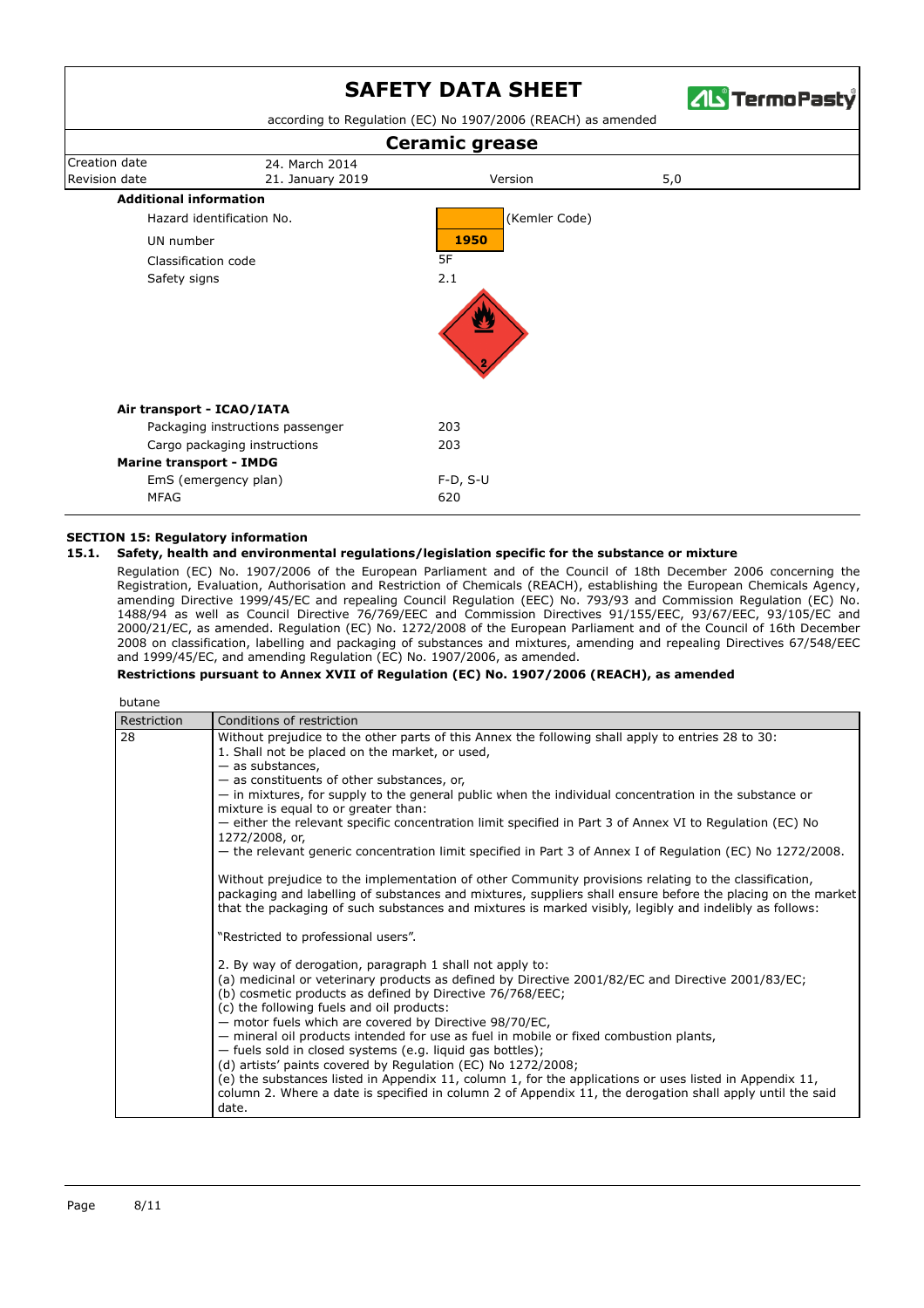

according to Regulation (EC) No 1907/2006 (REACH) as amended

# **Ceramic grease**

Creation date 24. March 2014<br>Revision date 21. January 201

21. January 2019 **Version** S<sub>,0</sub>

butane

| Restriction<br>29 | Conditions of restriction<br>Without prejudice to the other parts of this Annex the following shall apply to entries 28 to 30:<br>1. Shall not be placed on the market, or used,<br>$-$ as substances,<br>- as constituents of other substances, or,<br>- in mixtures, for supply to the general public when the individual concentration in the substance or<br>mixture is equal to or greater than:<br>- either the relevant specific concentration limit specified in Part 3 of Annex VI to Regulation (EC) No<br>1272/2008, or,<br>- the relevant generic concentration limit specified in Part 3 of Annex I of Regulation (EC) No 1272/2008.<br>Without prejudice to the implementation of other Community provisions relating to the classification,<br>packaging and labelling of substances and mixtures, suppliers shall ensure before the placing on the market                                                                  |
|-------------------|--------------------------------------------------------------------------------------------------------------------------------------------------------------------------------------------------------------------------------------------------------------------------------------------------------------------------------------------------------------------------------------------------------------------------------------------------------------------------------------------------------------------------------------------------------------------------------------------------------------------------------------------------------------------------------------------------------------------------------------------------------------------------------------------------------------------------------------------------------------------------------------------------------------------------------------------|
|                   | that the packaging of such substances and mixtures is marked visibly, legibly and indelibly as follows:<br>"Restricted to professional users".<br>2. By way of derogation, paragraph 1 shall not apply to:<br>(a) medicinal or veterinary products as defined by Directive 2001/82/EC and Directive 2001/83/EC;<br>(b) cosmetic products as defined by Directive 76/768/EEC;<br>(c) the following fuels and oil products:<br>- motor fuels which are covered by Directive 98/70/EC,<br>- mineral oil products intended for use as fuel in mobile or fixed combustion plants,<br>- fuels sold in closed systems (e.g. liquid gas bottles);<br>(d) artists' paints covered by Regulation (EC) No 1272/2008;<br>(e) the substances listed in Appendix 11, column 1, for the applications or uses listed in Appendix 11,<br>column 2. Where a date is specified in column 2 of Appendix 11, the derogation shall apply until the said<br>date. |

cyclohexane

| Restriction | Conditions of restriction                                                                                                                                                                                                                                                |
|-------------|--------------------------------------------------------------------------------------------------------------------------------------------------------------------------------------------------------------------------------------------------------------------------|
| 57          | 1. Shall not be placed on the market for the first time after 27 June 2010, for supply to the general public,<br>as a constituent of neoprene-based contact adhesives in concentrations equal to or greater than 0.1 % by<br>weight in package sizes greater than 350 g. |
|             | 2. Neoprene-based contact adhesives containing cyclohexane and not conforming to paragraph 1 shall not<br>be placed on the market for supply to the general public after 27 December 2010.                                                                               |
|             | 3. Without prejudice to other Community legislation concerning the classification, packaging and labelling of<br>substances and mixtures, suppliers shall ensure before the placing on the market that neoprene-based<br>contact                                         |
|             | adhesives containing cyclohexane in concentrations equal to or greater than $0.1\%$ by weight that are<br>placed on the market for supply to the general public after 27 December 2010 are visibly, legibly and<br>indelibly marked as follows:                          |
|             | "- This product is not to be used under conditions of poor ventilation.<br>- This product is not to be used for carpet laying.".                                                                                                                                         |

#### **15.2. Chemical safety assessment** not available

# **SECTION 16: Other information**

| A list of standard risk phrases used in the safety data sheet |                                                                    |  |  |
|---------------------------------------------------------------|--------------------------------------------------------------------|--|--|
| H <sub>220</sub>                                              | Extremely flammable gas.                                           |  |  |
| H <sub>222</sub>                                              | Extremely flammable aerosol.                                       |  |  |
| H <sub>225</sub>                                              | Highly flammable liquid and vapour.                                |  |  |
| H <sub>229</sub>                                              | Pressurised container: May burst if heated.                        |  |  |
| H304                                                          | May be fatal if swallowed and enters airways.                      |  |  |
| H315                                                          | Causes skin irritation.                                            |  |  |
| H336                                                          | May cause drowsiness or dizziness.                                 |  |  |
| H361f                                                         | Suspected of damaging fertility.                                   |  |  |
| H373                                                          | May cause damage to organs through prolonged or repeated exposure. |  |  |
| H400                                                          | Very toxic to aquatic life.                                        |  |  |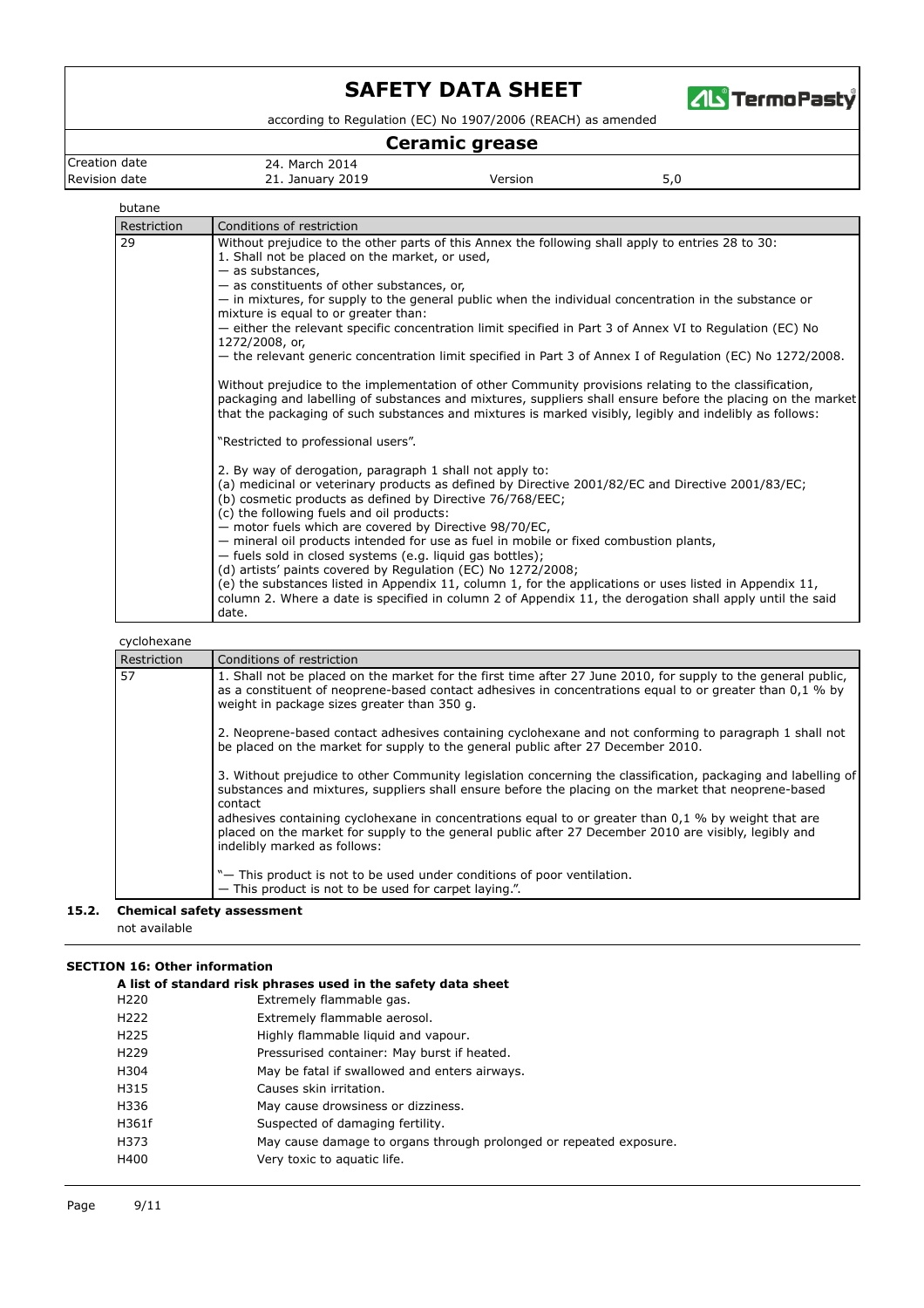

according to Regulation (EC) No 1907/2006 (REACH) as amended

| <b>Ceramic grease</b>         |                                                                                                                                                                                                                                 |  |  |
|-------------------------------|---------------------------------------------------------------------------------------------------------------------------------------------------------------------------------------------------------------------------------|--|--|
| Creation date                 | 24. March 2014                                                                                                                                                                                                                  |  |  |
| Revision date                 | 5,0<br>21. January 2019<br>Version                                                                                                                                                                                              |  |  |
| H410                          | Very toxic to aquatic life with long lasting effects.                                                                                                                                                                           |  |  |
| H411                          | Toxic to aquatic life with long lasting effects.                                                                                                                                                                                |  |  |
| H412                          | Harmful to aquatic life with long lasting effects.                                                                                                                                                                              |  |  |
|                               | Guidelines for safe handling used in the safety data sheet                                                                                                                                                                      |  |  |
| P210                          | Keep away from heat, hot surfaces, sparks, open flames and other ignition sources. No<br>smoking.                                                                                                                               |  |  |
| P211                          | Do not spray on an open flame or other ignition source.                                                                                                                                                                         |  |  |
| P251                          | Do not pierce or burn, even after use.                                                                                                                                                                                          |  |  |
| P260                          | Do not breathe gas.                                                                                                                                                                                                             |  |  |
| P280                          | Wear protective gloves.                                                                                                                                                                                                         |  |  |
| P410+P412                     | Protect from sunlight. Do no expose to temperatures exceeding 122 °F.                                                                                                                                                           |  |  |
| P273                          | Avoid release to the environment.                                                                                                                                                                                               |  |  |
| P308+P313                     | IF exposed or concerned: Get medical advice/attention.                                                                                                                                                                          |  |  |
|                               | Other important information about human health protection                                                                                                                                                                       |  |  |
|                               | The product must not be - unless specifically approved by the manufacturer/importer - used for purposes other than as per<br>the Section 1. The user is responsible for adherence to all related health protection regulations. |  |  |
|                               | Key to abbreviations and acronyms used in the safety data sheet                                                                                                                                                                 |  |  |
| ADR                           | European agreement concerning the international carriage of dangerous goods by road                                                                                                                                             |  |  |
| <b>BCF</b>                    | <b>Bioconcentration Factor</b>                                                                                                                                                                                                  |  |  |
| CAS                           | <b>Chemical Abstracts Service</b>                                                                                                                                                                                               |  |  |
| <b>CLP</b>                    | Regulation (EC) No 1272/2008 on classification, labelling and packaging of substance and<br>mixtures                                                                                                                            |  |  |
| <b>DNEL</b>                   | Derived no-effect level                                                                                                                                                                                                         |  |  |
| EC                            | Identification code for each substance listed in EINECS                                                                                                                                                                         |  |  |
| EC <sub>50</sub>              | Concentration of a substance when it is affected 50% of the population                                                                                                                                                          |  |  |
| <b>EINECS</b>                 | European Inventory of Existing Commercial Chemical Substances                                                                                                                                                                   |  |  |
| EmS                           | Emergency plan                                                                                                                                                                                                                  |  |  |
| EU                            | European Union                                                                                                                                                                                                                  |  |  |
| IATA                          | International Air Transport Association                                                                                                                                                                                         |  |  |
| <b>IBC</b>                    | International Code For The Construction And Equipment of Ships Carrying Dangerous Chemicals                                                                                                                                     |  |  |
| IC <sub>50</sub>              | Concentration causing 50% blockade                                                                                                                                                                                              |  |  |
| <b>ICAO</b>                   | International Civil Aviation Organization                                                                                                                                                                                       |  |  |
| IMDG                          | <b>International Maritime Dangerous Goods</b>                                                                                                                                                                                   |  |  |
| <b>INCI</b>                   | International Nomenclature of Cosmetic Ingredients                                                                                                                                                                              |  |  |
| <b>ISO</b>                    | International Organization for Standardization                                                                                                                                                                                  |  |  |
| <b>IUPAC</b>                  | International Union of Pure and Applied Chemistry                                                                                                                                                                               |  |  |
| LC <sub>50</sub><br>$LD_{50}$ | Lethal concentration of a substance in which it can be expected death of 50% of the population                                                                                                                                  |  |  |
| <b>LOAEC</b>                  | Lethal dose of a substance in which it can be expected death of 50% of the population<br>Lowest observed adverse effect concentration                                                                                           |  |  |
| LOAEL                         | Lowest observed adverse effect level                                                                                                                                                                                            |  |  |
| log Kow                       | Octanol-water partition coefficient                                                                                                                                                                                             |  |  |
| MARPOL                        | International Convention for the Prevention of Pollution From Ships                                                                                                                                                             |  |  |
| <b>NOAEC</b>                  | No observed adverse effect concentration                                                                                                                                                                                        |  |  |
| <b>NOAEL</b>                  | No observed adverse effect level                                                                                                                                                                                                |  |  |
| <b>NOEC</b>                   | No observed effect concentration                                                                                                                                                                                                |  |  |
| <b>NOEL</b>                   | No observed effect level                                                                                                                                                                                                        |  |  |
| OEL                           | Occupational Exposure Limits                                                                                                                                                                                                    |  |  |
| <b>PBT</b>                    | Persistent, Bioaccumulative and Toxic                                                                                                                                                                                           |  |  |
| PNEC                          | Predicted no-effect concentration                                                                                                                                                                                               |  |  |
| ppm                           | Parts per million                                                                                                                                                                                                               |  |  |
| <b>REACH</b>                  | Registration, Evaluation, Authorisation and Restriction of Chemicals                                                                                                                                                            |  |  |
| <b>RID</b>                    | Agreement on the transport of dangerous goods by rail                                                                                                                                                                           |  |  |
| UN                            | Four-figure identification number of the substance or article taken from the UN Model<br>Regulations                                                                                                                            |  |  |
| <b>UVCB</b>                   | Substances of unknown or variable composition, complex reaction products or biological<br>materials                                                                                                                             |  |  |
| <b>VOC</b>                    | Volatile organic compounds                                                                                                                                                                                                      |  |  |